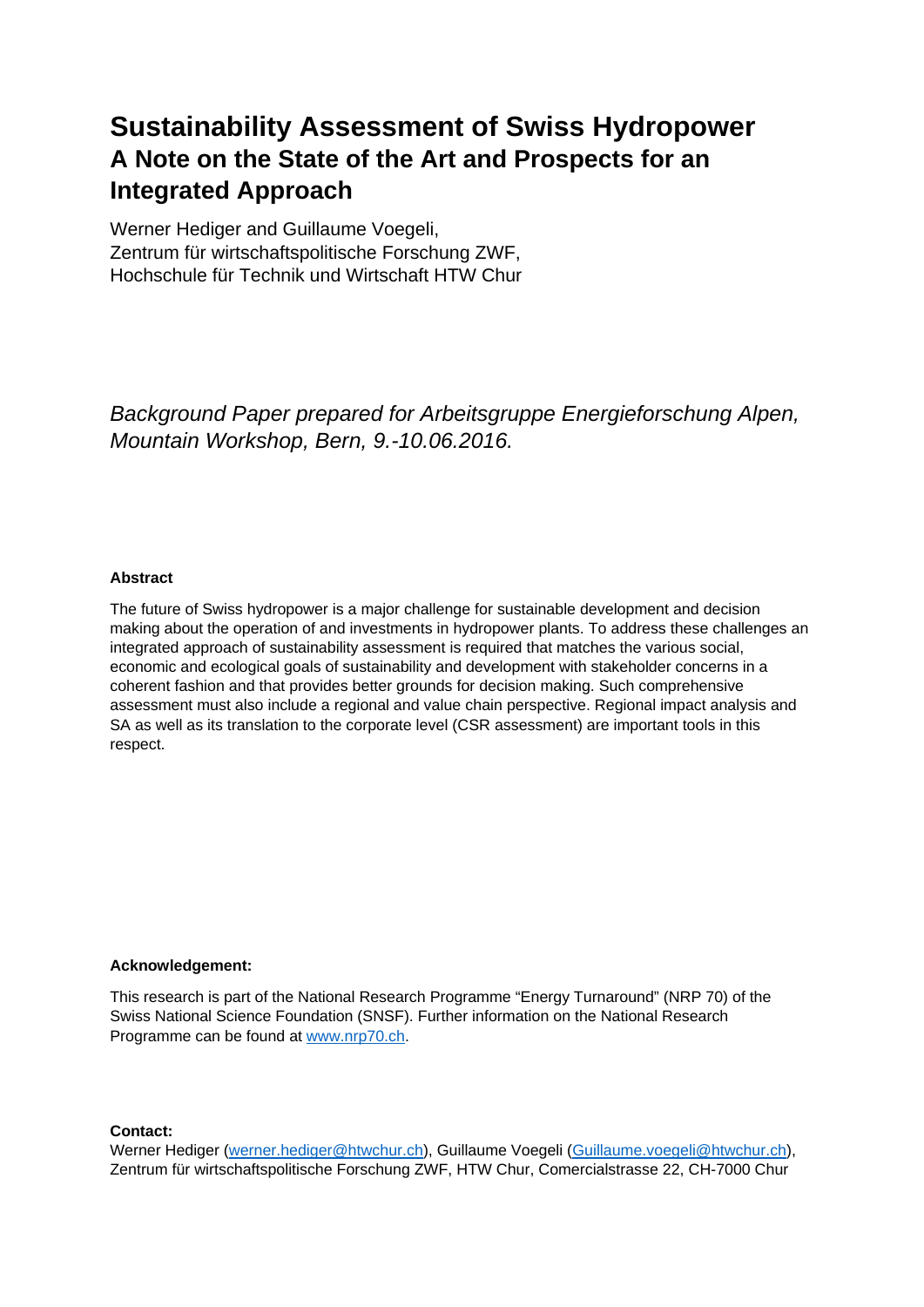## **1 Introduction**

## *The future of Swiss hydropower (HP) is a major challenge for sustainable development (SD), which is anchored as a national aim in the Swiss Federal constitution*

HP is the most important domestic energy resource in Switzerland, and in some regions – particularly in Alpine areas – it constitutes an important local industry and backbone of the economy. It generates income and employment as well as significant fiscal revenues to cantons and municipalities, and maintains the regional economy in many remote areas (AEV, 2009; AG Wasserkraft, 2011; BFE, 2013; Rieder & Caviezel, 2006). At the same time, HP faces a series of new challenges that go along with the envisaged energy transition (Barry et al., 2015; Betz et al., 2016). These challenges involve the contemporary lack of profitability caused by the currently low prices on the European electricity market, and the related need to change the business model of storage and especially pumped-storage plants. In addition, Swiss energy companies and regions with HP plants are challenged by the imminent climate change and by the competing use of land and water resources between hydropower, tourism and agriculture (BFE, 2008; Beniston, 2012; Gaudard et al., 2013a, b; Gaudard & Romerio, 2014; Romerio, 2008). Moreover, the renewal/reversion of water concessions and the design of future water fee systems that might be more flexible, will induce a new era of HP utilization (SWV, 2012; Wyer, 2008) and bring about new institutional settings.

To be successful these settings must be designed and established on the basis of publicprivate partnership and governance models. This implies flexible water fees based on resource rents (Banfi et al., 2004, 2005) that would rely on future production technologies, environmental regulations, market structures and energy prices. Thus, there will be mutual interaction between energy policy and institutional arrangements, on the one hand, and HP operation and investment decisions, on the other. The latter are the core subjects of two complementary projects within the research cluster "The Future of Swiss Hydropower: An Integrated Economic Assessment of Chances, Threats and Solutions" ("HP Future"). Moreover, decisions on HP operations and investments will have economic, social and environmental impacts in the regions directly or indirectly affected by those plants. In order to be adequately taken into account by decision makers, these impacts must be comprehensively evaluated, compared and weighted, and then integrated into the decision making process.. The outcome must be fed back to the other projects and communicated to the various stakeholders involved in the process ( $\rightarrow$  stakeholder participation;  $\rightarrow$  translation to corporate level).

Moreover, HP is part of a complex, dynamic system (…). It involves synergies and trade-offs across economic, social and environmental values that need to be carefully evaluated in order to optimize HP projects and their operation. The latter have impact on various domains along the entire value chain of hydro-energy, ranging from effects on socio-economic development in mountain regions, over impacts on ecosystems, landscape and downstream water flows, to overall market and institutional impacts. The stakeholders involved include energy companies, investors, politicians, public administrations and non-governmental organizations as well as local citizens and businesses that are variously involved in decision making about the future of HP.

Informed decision making requires comprehensive assessment that takes the various impacts and stakeholder concerns along the entire value chain and in their spatial context into account. For this purpose, regional impact analysis and sustainability assessment (SA) provide useful methods and tools that have been developed by different institutions and in various contexts (see Section 2). These methods and tools go beyond traditional approaches of environmental impact assessment and economic project appraisal, such as computable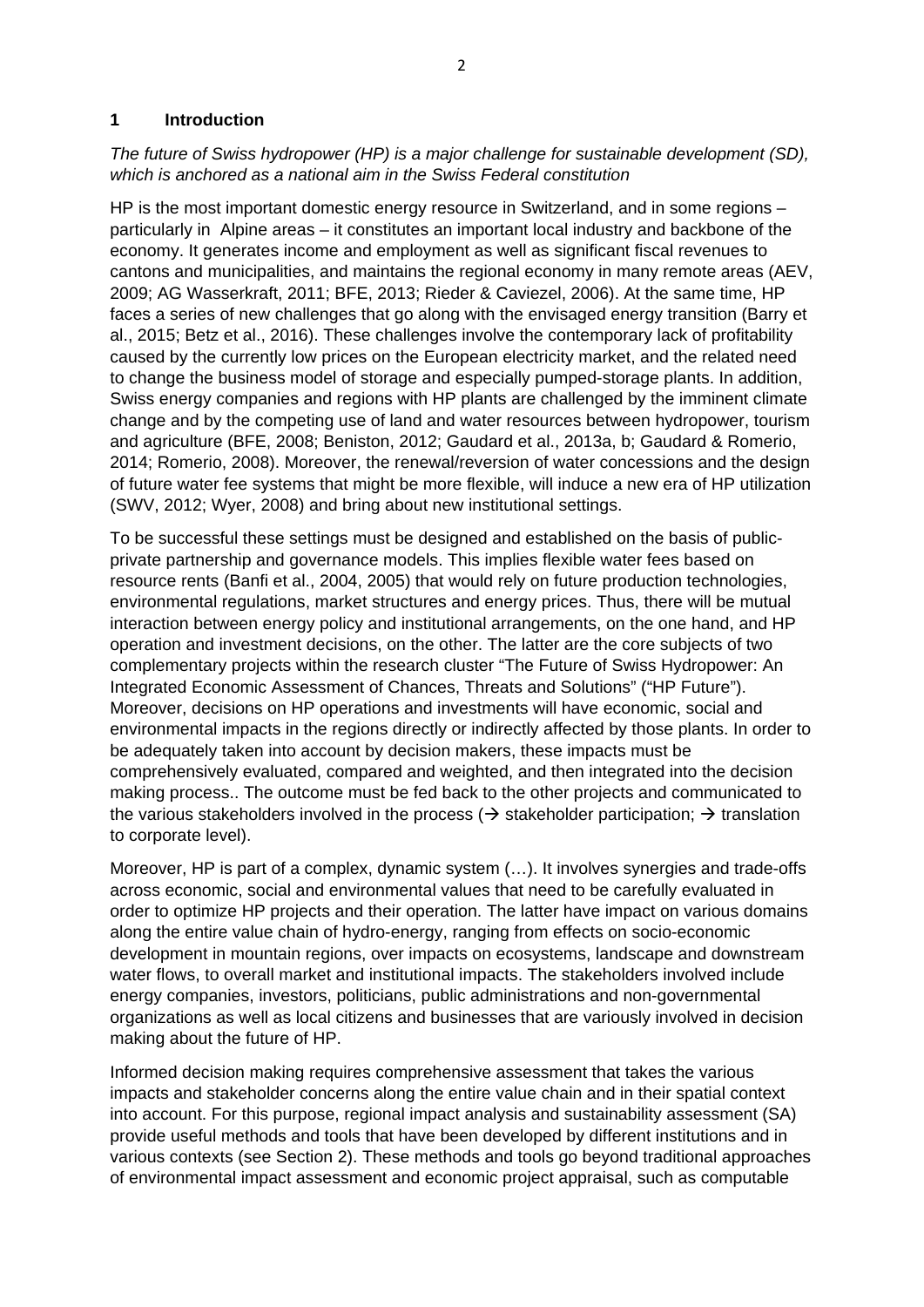general equilibrium models, cost-benefit analysis, non-market valuation and life-cycle assessment.

To address the challenges of SD, which is anchored in the Swiss Federal constitution, an integrated framework is required that allows us to match the various social, economic and ecological goals of sustainability and development with stakeholder concerns in a coherent fashion and that provides better grounds for comprehensive, flexible and transdisciplinary SA (Scrieciu, 2007). This must particularly enclose an inquiry of the economic, environmental and social impacts of HP projects and operations in a given spatial context and the evaluation of the respective results in a SA framework – i.e., the integrated appraisal from a SD perspective. Stakeholder involvement in this process will foster a critical dialogue about and higher acceptance of the particular HP projects.

## **2 Sustainability assessment**

Stipulated by the requirement of incorporating sustainability concerns into the policy formulation process, the search of SA methods and tools that best evaluate and integrate the trade-offs and interactions between the economic, social and environmental aspects of development has gained much attention in recent years. Around the world, SA is emerging "as a key decision-making tool, coinciding with the establishment of national sustainable development strategies" (Bond et al., 2012). It offers a complementary approach to other established methods and tools of impact assessment and project appraisal. SA "offers a specific assessment of impacts from the sustainable development perspective" (ARE, 2004) that is based on a systematic evaluation of the environmental, economic and social impacts going along with specific projects and undertakings now and into the future. From this point of view, SA might be combined with other approaches and particularly include a regional impact analysis. Moreover, it should be tailor-made for context and encompass some kind of stakeholder engagement (Bond et al., 2012; Pintér, Hardi, Martinuzzi, & Hall, 2012; Toman et al., 1998).

In the literature, various methods, tools, models and processes of SA have been discussed and proposed (cf. Bond et al., 2012, 2015; Gasparatos & Scolobig, 2012; Gibson et al., 2005; Gibson, 2006; Pope et al., 2015; Singh et al., 2012; Taisch et al., 2013). However, what might surprise is the fact that, despite a strong focus on general and methodological issues of SA, there is not a clear and uniform body of theory and methodology behind the majority of these approaches. Rather, most contributions are based on different disciplinary and epistemological realms, and they primarily focus on specific aspects of SA, such as extensions and applications of environmental impact assessment (Pope et al., 2004), lifecycle assessment (Finkbeiner et al., 2010; Pehnt, 2006), general equilibrium models (Böhringer & Löschel, 2006), integrated assessment models (Rotmans, 2006), or multicriteria approaches (Maxim, 2014). Only few studies apply SA in a regional context (Graymore et al., 2008; Hermans et al., 2011; Munda & Saisana, 2011) or to HP projects (Liu et al., 2013, McNally, Magee, & Wolf, 2009; Morimoto, 2013).

The International Hydropower Association (IHA, 2010) provides a practical SA framework (protocol) for HP development and operation: the Hydropower Sustainability Assessment Protocol (HSAP). It encompasses assessment tools for decision support at different stages of a project (early stage, preparation, implementation, and operation). The protocol provides a "list of issues that must be considered to confidently form a view on the overall sustainability of a HP project at a particular point in its life cycle" (IHA, 2010). With a strong structure, it provides comprehensive assessment guidance at different stages of a project and has been applied, amongst others, to the evaluation of the Three Gorges Project in China (Liu et al., 2013). While offering one of the most comprehensive guidelines for best practice in the HP sector, the HSAP is not based on the same theoretical foundations as the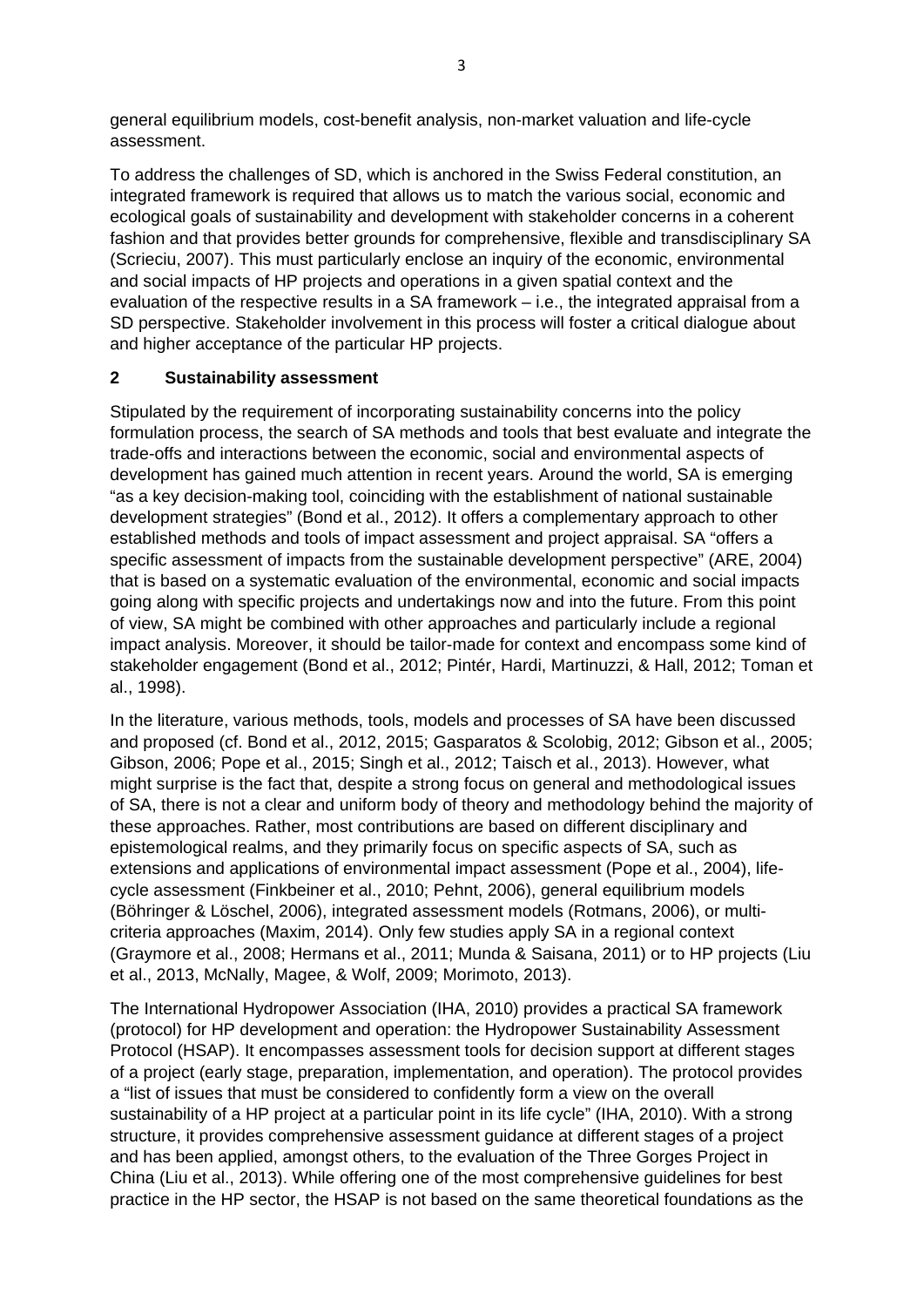World Bank's and other approaches to measure SD (cf. Neumayer, 2013), and does not provide a strong and systemic tool for sustainability assessment of HP projects.

In contrast, ARE (2004, 2008) provides a comprehensive and coherent SA method that has originally been developed for the evaluation of federal projects and undertakings in Switzerland. It is based on the concept of "sensible sustainability" (Serageldin, 1996), a capitaltheoretic approach that explicitly accounts for critical limits in three dimensions of sustainability (economic, environmental and social dimensions). It fills a gap between the opposing paradigms of weak and strong sustainability (Neumayer, 2013) and provides a "sustainability-based social value function" (Hediger, 1999b, 2000) that anticipates irreversible changes at boundaries of the opportunity space for SD, which is confined by the above mentioned critical limits. It implies higher values associated to the trade-offs between the different compartments of capital than a purely preference-based evaluation does. Accordingly, the anchoring in the sensible sustainability approach constitutes one of the strengths of the ARE approach. Another one is its pragmatism and practicability that has been proven with various applications in policy and project evaluation at the federal and municipal levels (ARE, 2014). Finally, the ARE approach is embedded in the Swiss Federal Council's (2012) Sustainable Development Strategy, which set out the government's main policy focus areas for SD in Switzerland.

A crucial element of any SA is the selection of sustainability criteria or indicators. These are usually based on the OECD (1991) "pressure-state-response" framework that, on the one side, is seen as providing a useful way of organizing information about the elements of sustainability (Toman et al., 1998). On the other side, it is criticized for its limitations in performance assessments in the economic and social domains (Taisch et al., 2013). However, a pragmatic approach is to start with a set of standard approaches – e.g., the IDArio criteria (ARE, 2004) – and to critically review those under consideration of "community values" that are to be determined in an integrated stakeholder process (Toman et al., 1998).

Finally, SA is largely understood as a complementary approach to other established tools of impact assessment (ARE, 2004). This may involve methods of product-related assessment – including life cycle assessment – and/or integrated assessment – including environmental impact assessment, multi-criteria analysis, or cost-benefit analysis, risk-benefit analysis, etc. "The suitability of these methods depends on the subject of the assessment and the nature of impacts" (ARE, 2004: 31). They must be carefully chosen, as this selection carries practical and ethical implications that involve assumptions about the role of stakeholders and the value systems embedded in the tools. Building on this background, Gasparatos & Scolobig (2012) propose a combination of biophysical, monetary and indicator-based tools and approaches to merge their advantages. They emphasize that "the adopted perspective should be consistent with the needs of the affected stakeholders as well as their expectations about the final result and its particular implications" (p. 4). This is the best implemented by combining stakeholder involvement with expert information, which "provides the stakeholders with a sense of ownership and control in the project, and increases the prospects of implementation and success" (Toman et al., 1998: 8). This is completely compatible with the SA procedure of ARE (2004) that encompasses three main stages: a) relevance analysis, b) impact analysis, and c) assessment optimization (for details: ARE, 2004, 2008).

# **3 Regional impact analysis**

The assessment of regional income and employment effects of industrial activities, such as HP operations and investments, is crucial in a regional development context. The income and employment effects are core elements in applied input-output analysis and in studies on the value-added of selected industries at regional or cantonal levels. The former is based on input-output tables (IOTs) that provide a detailed description of the inter-industry flows of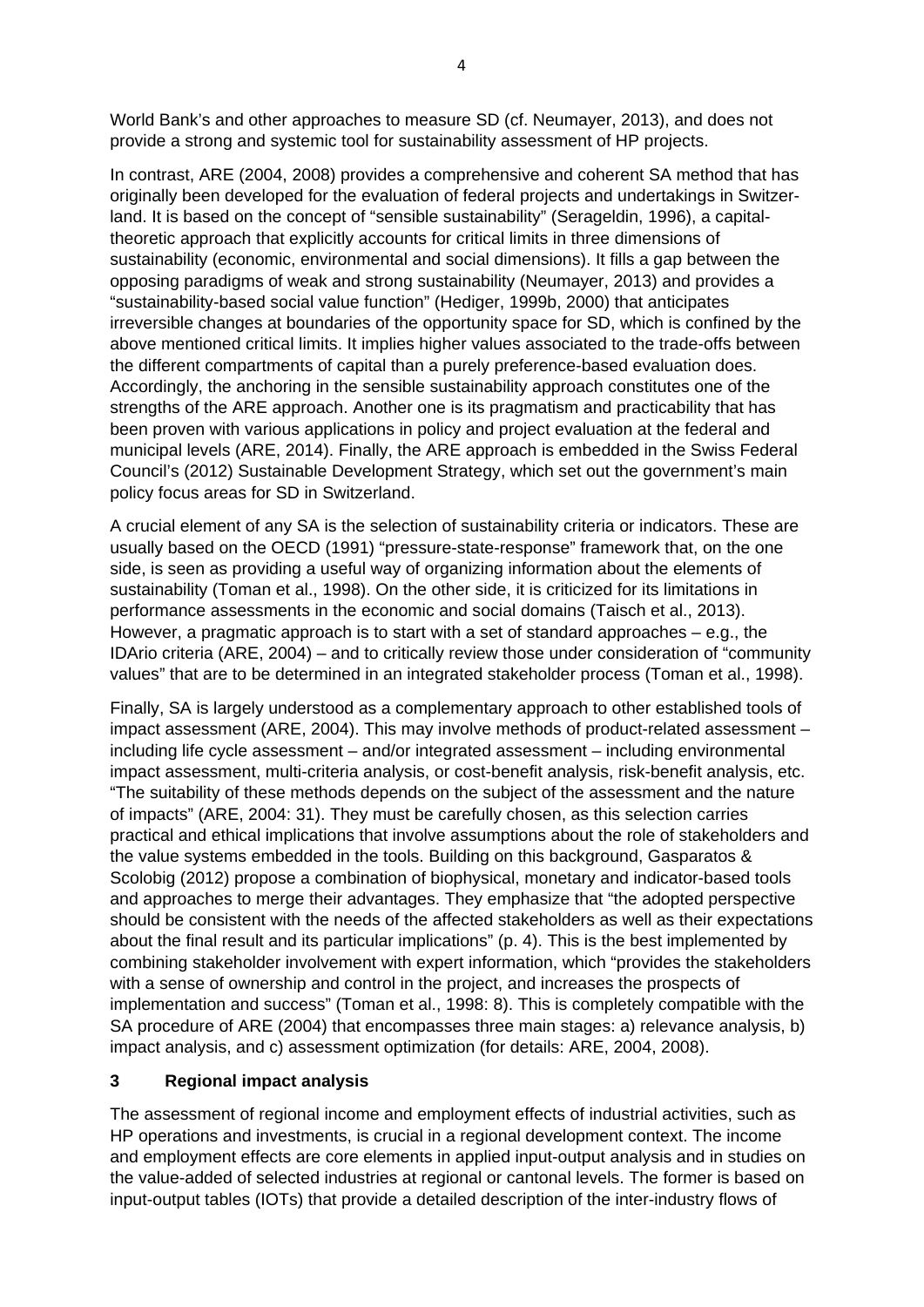goods and services within an economy (Miller & Blair, 2009). For Switzerland, IOTs have been estimated for the years 2001, 2005 and 2008 (BFS, 2014; Nathani et al., 2011).

For the assessment of HP operations and projects, it is important to have adequate analyses on a regional scale. Recent examples of applied research that include regional input-output analyses (Buser, 2005; Giuliani & Berger, 2010) with focus on regional development as well as recent studies in the energy sectors in the cantons of Berne and Grisons (Nathani et al., 2012; Plaz & Rütimann, 2010). These studies, however, are restricted to economic and socio-economic impacts; while environmental and societal impacts are not taken into account. Thus, the use of IOTs can only serve as a complementary tool with regard to the assessment socio-economic impacts. It must be complemented with additional sources of information, such as described in the above SA section.

# **4 Stakeholder participation**

Stakeholder involvement and actor networks are crucial in the assessment process in order to reflect and validate the results, and finally for implementation in the decision process: "Participation by affected stakeholders constitutes a central, integral element of the very concept of sustainable development" (ARE, 2004). In this respect, Hermans et al. (2011) point out that "stakeholders not only assign different weights to the same set of issues, but more importantly they select a completely different set of regional aims altogether." Toman et al. (1998) provide a conceptual framework and convincing argument for stakeholder involvement in SA, which is illustrated in Figure 1. They emphasize the importance of "community" values in a situation where a "community" is concerned with its current and future well-being. Moreover, they accentuate that "each potential effect identified by a stakeholder is important to evaluating sustainability" and "each stakeholder should recognize that some effects are more important than others". To bring this in line with the concept of SD a combination of stakeholder involvement with outside expertise (model outputs, qualitative information, and expert judgement) is required. Combining the two perspectives in an iterative fashion allows various viewpoints to be considered effectively and differences to be better negotiated (Toman et al., 1998).

Aiming at more transparent and more accessible project evaluation processes that promise higher levels of acceptance among the relevant stakeholder groups (Siebenhuner, 2004), various methodological approaches for stakeholder inclusion have been suggested over the past decades. Amongst them, participatory methods of action research and social network analysis are often used to facilitate, analyze and optimize such processes (Bergold & Thomas, 2012; Kowalski et al., 2009; Reed, 2008). Stakeholder participation may help to improve the acceptance of scientific results, and to agree upon joint targets that are based on these results and the mutual dialogue. Moreover, participatory approaches allow the collection of information about community values and preferences, and by this means to provide information that can be integrated in the SA (e.g., in the form of values and weights of utility).

The stakeholder dialogue is a form of a participatory approach that involves all types of stakeholders in decision-making and implementation efforts (CommGAP, 2009). It involves all interest groups of a private or public undertaking in a discursive (two-way) communication process that aims at increasing the mutual understanding and relations among stakeholders. Pedersen (2006) uses the term "stakeholder dialogue" to describe the involvement of stakeholders in the decision-making process that concerns social and environmental issues. A stakeholder dialogue can contribute to effective self-regulation of a company (Kaptein & Van Tulder, 2003) but also in promoting good and accountable governance by helping government institutions communicate better with their citizens (CommGAP, 2009). Thus, a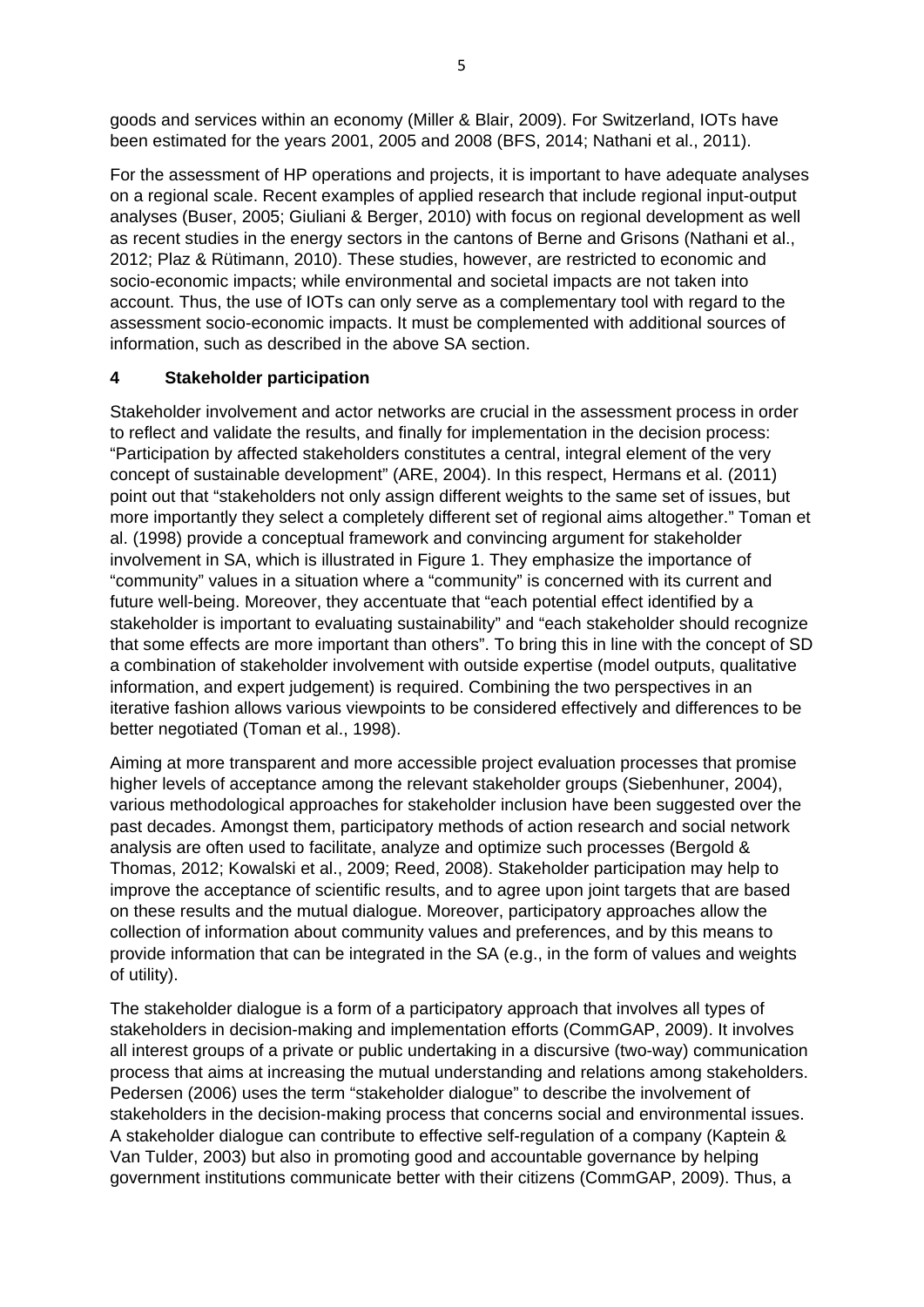stakeholder dialogue is not restricted to either private or public undertakings (businesses or investment projects). It can ideally support a process of public-private partnership.

Important for a dialogue to be productive and participatory are inclusion, openness, tolerance, empowerment and transparency (Pedersen, 2006). However, this does not imply that stakeholders have the right to be involved all decisions, but a stakeholder dialogue can be the beginning of a new "social contract" (Kaptein & Van Tulder, 2003). Important in this regard is the identification of perspectives and stakeholder selection (Cuppen, 2012; Schlange, 2009; Wheeler & Sillanpää, 1998). Being largely in line with the conception of corporate social responsibility (see Section 5), the inclusion methodologies invariably cover, though in differing extent, features of stakeholder scanning and identification, stakeholder consultation, and stakeholder engagement.

Actor network analysis is an important prerequisite that complements the stakeholder inclusive process by bringing in a dynamic, action-oriented perspective. Amongst others, the specific phenomenon of actor networks has been gaining attention from scholars in the fields of industrial marketing management (Corsaro et al, 2011; Jüttner and Schlange, 1996) as well as regional development and governance (Albrecht et al, 2014; Ingold, 2014; Ingold, and Balsiger, 2013), and energy policy (Smith et al, 2005; Späth & Rohracher, 2010). The main purpose of an actor network analysis lies in supervising the implemented process in order to facilitate, analyze and optimize it. From a meta-level point of view, actors' positions, their interests and aspirations, as well as potential strategic activities, are monitored, reflected and continuously fed back into the process in order to safeguard its successful completion.

Altogether, an enhanced stakeholder involvement (participation) can foster a critical dialogue and improve regional acceptance of particular HP projects, and provide better grounds for comprehensive, flexible and transdisciplinary evaluations.

# **5 Sustainability assessment and corporate social responsibility**

In a business context, corporate responsibility, transparency and accountability are core sustainability principles (IHA, 2010). This particularly involves the concept of corporate social responsibility (CSR) that is generally defined as the business's commitment and contribution to SD (OECD, 2001; WBCSD, 2002). McWilliams & Siegel (2001) define CSR as "actions that appear to further some social good, beyond the interests of the firm and that which is required by law."

One stream of literature on CSR is intimately linked to strategic management (e.g., Baron, 2007; Porter & Kramer, 2006), the other one deals with the welfare economic foundations (e.g., Beltratti, 2005; Heal, 2005). Building on the latter and starting with a Paretean view of the firm, Hediger (2010) provides the analytical link between the concepts of CSR and SD, and thus the basis for translating the findings of the regional SAs to a corporate level. He presents an approach that integrates the corporate perspective to the evaluation of a firm's opportunity costs with the societal perspective of evaluation at the SD indifference curve that satisfies the requirements of sensible sustainability (Serageldin, 1996; Hediger, 1999b, 2000). Formally "we get the overall value of a company's contribution to society that consists of the internal value of the overall profit from a shareholder perspective and the external value of its direct and indirect contribution to society" (Hediger, 2010).

Life-cycle based methods (cf. Finkbeiner et al., 2010; Klöpffer, 2008; Pehnt, 2006; Zamagni, 2012) can be used to complement the above approach in order to assure that whole life of a product "from cradle to grave" is taken into account if this proves relevant. However, lifecycle assessment (LCA) is focused on products, and less on regional impacts that are important in the case of HP investments. In addition, LCA provides well established tools for the assessment of environmental aspects, but the integration of the economic and social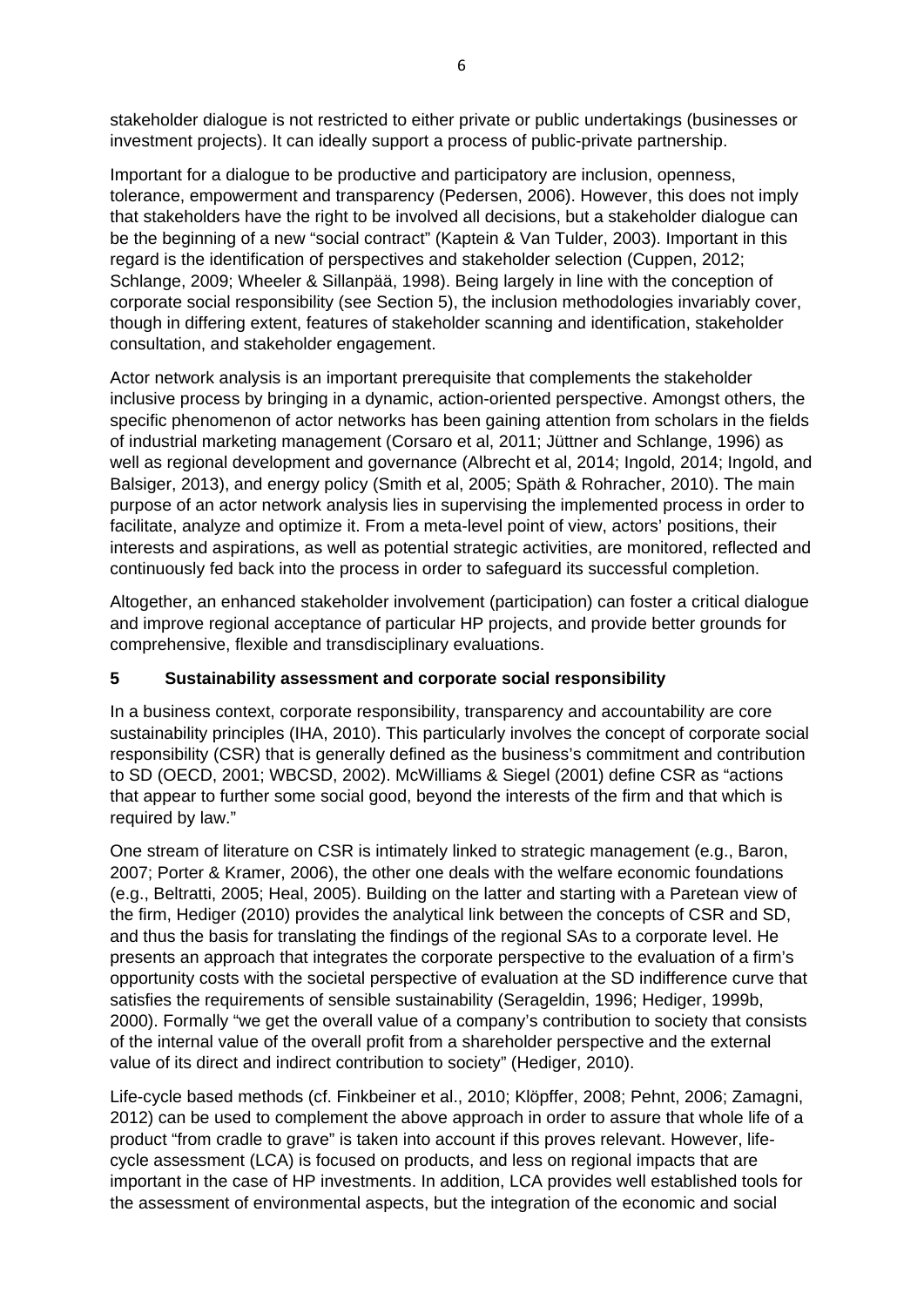dimensions still need further development (Finkbeiner et al., 2010). Thus, the above method of translating SA results to the corporate may contribute to improve life cycle sustainability assessment (LCSA) on the basis of solid theoretical grounds and with empirical data.

## **6 Conclusion**

Facing the challenges of energy transition and climate change and given its socio-economic importance in mountain regions, HP will continue to play a key role in our energy system. Since SD is the overarching principle in the Federal Constitution, future HP operations and investments cannot exclusively be based on economic considerations. Rather, the comprehensive assessment of HP's contribution to SD – from a regional and value chain perspective – will enable better informed decision making when it comes to the investment in new and retrofitting of existing HP projects, respectively, but also better informed decisions in the operation of HP plants. Regional impact analysis and SA as well as its translation to the corporate level (CSR assessment) are important tools in this respect.

Since SA of HP is a new field of application in Switzerland, an extension and refinement of existing methods is required for dealing with the specific circumstances of HP in a regional context. This is perfectly in line with ARE (2004) saying that "the conceptual framework should be tested and refined using specific case studies." This is the most usefully performed with a case-study approach. Moreover, the combination of the SA method with a stakeholder dialogue in each case study region will help to improve the validity and acceptance of the SA results and contribute to the optimization of HP projects from an economic, social and environmental perspective. Figure 2 gives the conceptual framework of such an approach that is based on a continuous process, which iterates between a more "technical" approach of SA and a dialogue with stakeholders. The former involves a comprehensive mapping of interdependencies and interactions of main variables in a systemic way. The latter helps to integrate community values as well as a comprehension and mapping of the main interdependencies and interactions from a stakeholders' perspective. Altogether, this allows for the elaboration of an integrated stakeholder process that is based on scientific information and community values. On the theoretical side, the respective values must be in line with Serageldin's (1996) concept of sensible sustainability, which can formally be transferred into the sustainability-based social value function of Hediger (2000) and finally be transferred to the corporate level (Hediger, 2010).

Given the importance of HP in Switzerland and especially mountain cantons – where HP is an important employer, purchaser, export industry and taxpayer in many municipalities –, the respective results of the regional SA and impact analysis are of particular significance to economy and society who will particularly benefit, especially if the information is provided to support decision making in energy utilities, HP municipalities and cantons, and on the federal level. In other words, it should contribute to SD and social well-being in the HP regions and will help private and public decision makers to better integrate SD concerns in HP operation and planning.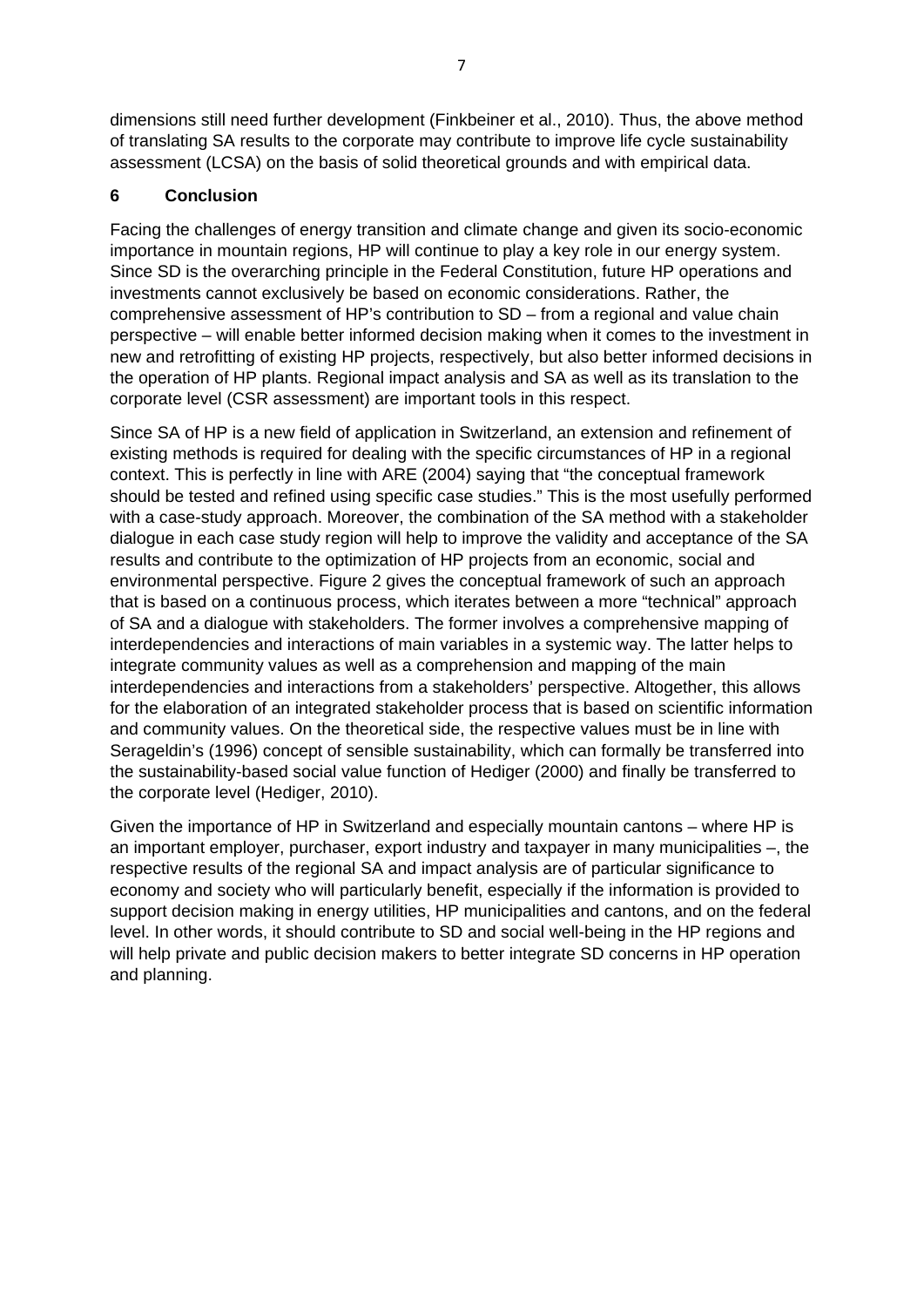#### **References**

- AEV (2009). Volkswirtschaftliche Bedeutung der Wasserkraftwerke in Graubünden. Amt für Energie und Verkehr Graubünden, Chur.
- AG Wasserkraft (2011). Strategie Wasserkraft Kanton Wallis. Departement für Volkswirtschaft, Energie und Raumentwicklung des Kantons Wallis.
- Albrecht M., Elbe J., Elbe S., Meyer W. (2014). Analyzing and evaluating regional governance networks: Three challenges for applications. Evaluation, 20: 58-74.
- ARE (2004). Sustainability Assessment: Conceptual framework and basic methodology. Federal Office of Spatial Development (ARE), Bern.
- ARE (2008). Sustainability Assessment: Guidelines for federal agencies and other interested parties. Federal Office of Spatial Development (ARE), Bern.
- ARE (2014). Nachhaltigkeitsbeurteilung. http://www.are.admin.ch/themen/nachhaltig/00270/index.html?lang=de (last access: 22-04- 2014).
- Banfi S., Filippini M., Luchsingr C., Mueller A. (2004). Bedeutung der Wasserzinse in der Schweiz und Möglichkeiten einer Flexibilisierung. Vdf Hochschulverlag, Zürich.
- Banfi S., Filippini M., Mueller A. (2005). An estimation of the Swiss hydropower rent. Energy Policy, 33: 927-937.
- Baron D.P. (2007). Corporate social responsibility and social entrepreneurship. Journal of Economics and Management Strategy, 16: 683-717.
- Barry M.; Baur P.; Gaudard L.; Giuliani G.; Hediger W.; Schillinger M.; Schumann R., Voegeli G.; Weigt H. (2015): «The Future of Swiss Hydropower: A Review on Drivers and Uncertainties», 1. Forschungsbericht zum Nationalfondsprojekt «HP Future», HESSO Wallis/Valais, HTW Chur, Université de Genève, Universität Basel; September 2015; FoNEW Discussion Paper 2015/01, Forschungsstelle Nachhaltige Energie- und Wasserversorgung, Universität Basel.
- Beltratti A. (2005). The complementarity between corporate governance and corporate social responsibility. Geneva Papers on Risk and Insurance: Issues and Practice, 30: 373-386.
- Beniston M. (2012). Impacts of climatic change on water and associated activities in the Swiss Alps. Journal of Hydrology, 412-413: 291-296.
- Bergold J., Thomas S. (2012). Participatory Research Methods: A Methodological Approach in Motion. Forum Qualitative Sozialforschung, 13(1), Art. 30 (http://www.qualitativeresearch.net/index.php/fqs/article/view/1801/3334; accessed: 20 Apr. 2014).
- Betz R., Cludius J., Filippini M., Frauendorfer K., Geissmann T., Hettich P., Weigt H. (2016). Wasserkraft: Wiederherstellung der Wettbewerbsfähigkeit. SCCER CREST, White Paper 1.
- BFE (2008). Strategie Wasserkraftnutzung Schweiz. Bundesamt für Energie, Bern.
- BFE (2013). Volkswirtschaftliche Bedeutung erneuerbarer Energien in der Schweiz. Bundesamt für Energie, Bern.
- BFS (2014). Schätzung einer Input-Output-Tabelle für die Schweiz. http://www.bfs.admin.ch/bfs/portal/de/index/themen/04/02/01/dos/02.html (accessed: 19-04- 2014).
- Böhringer C., Löschel A. (2006). Computable general equilibrium models for sustainability impact assessment: Status quo and prospects. Ecological Economics, 60: 49-64.
- Bond A., Morrison-Saunders A., Poppe J. (2012). Sustainability assessment: the state of the art, Impact Assessment and Project Appraisal 30: 53-62.
- Bond A., Pope J., Morrison-Saunders A. (2015). Introducing the roots, evolution and effectiveness of sustainability assessment; in: A. Morrison-Saunders, J. Pope, A. bond (Eds.), Handbook of Sustainability Assessment, Edward Elgar, Cheltenham, UK, Northampton, MA, USA; pp. 3-19.
- Buser B. (2005). Regionale Wirtschaftskreisläufe und regionale Wachstumspolitik. Diss. ETH Nr. 15924, ETH Zürich.
- CommGAP (2009). Multi-Stakeholder Dialogue. Communication for Governance & Accountability Program (CommGAP), World Bank, Washington, DC.
- Corsaro D., Ramos C., Henneberg S.C., Naudé P. (2011). Actor network pictures and networking activities in business networks: An experimental study. Industrial Marketing Management, 40: 919.
- Cuppen E. (2012). Diversity and constructive conflict in stakeholder dialogue: Considerations for design and methods. Policy Sciences, 45: 23-46.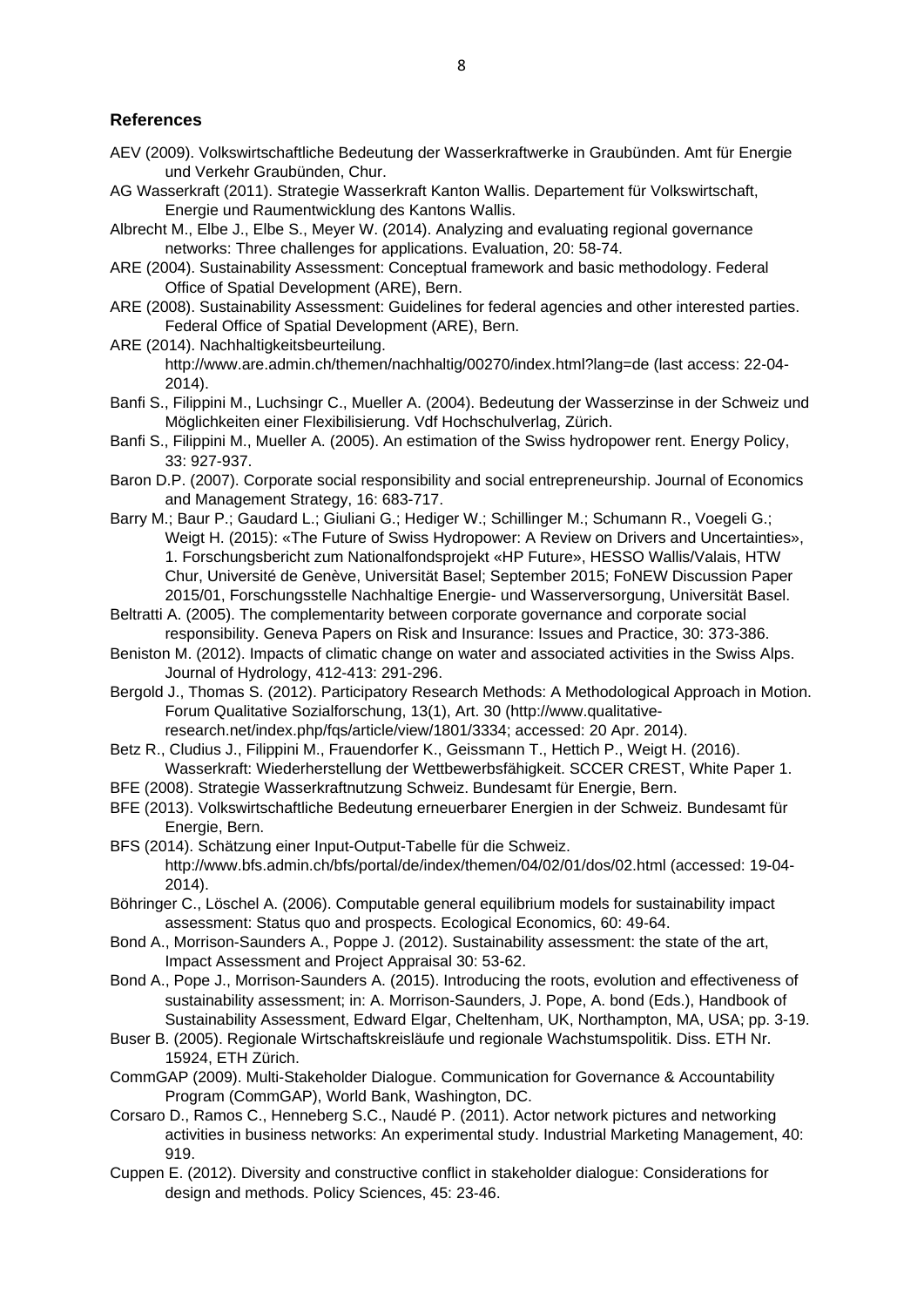Finkbeiner M., Schau E.M., Lehmann A., Traverso M. (2010). Towards life cycle sustainability assessment. Sustainability, 2: 330-3322.

- Gasparatos A., Scolobig A. (2012). Choosing the most appropriate sustainability assessment tool. Ecological Economics, 80: 1-7.
- Gaudard L., Gilli M., Romerio F. (2013a). Climate change impacts on hydropower management, Water Resources Management, 27: 5143-5156.
- Gaudard L., Romerio F., Dalla Valle F., Gorret R., Maran S., Ravazzani G., Stoffel M., Volonterio M. (2013b). Climate change impacts on hydropower in the Swiss and Italian Alps, Science of the Total Environment (in Press).
- Gaudard L., Romerio F. (2014). The future of hydropower in Europe: Interconnecting climate, markets and policies, Environmental Science and Policy, 37: 172–181.
- Gibson R.B. (2006). Sustainability assessment: basic components of a practical approach, Impact Assessment and Project Appraisal, 24: 170-182.
- Gibson R.B., Hassan S., Holtz S., Tansey J., Withelaw G. (2005). Sustainabilty Assessment: Criteria, Processes and Applications. Earthscan, London and Sterling, VA.
- Giuliani G., Berger S. (2010). Leitfaden für die regionalwirtschaftliche Beurteilung von Entwicklungsstrategien und –projekten. Flury&Giuliani GmbH, Zürich; Regiosuisse.
- Graymore M.L.M., Sipe N.G., Rickson R.E. (2008). Regional sustainability: How useful are current tools of sustainability assessment at the regional scale? Ecological Economics, 67: 362-372.
- Heal G. (2005). Corporate social responsibility: an economic and financial framework. Geneva Papers on Risk and Insurance: Issues and Practice, 30: 387-409.
- Hediger W. (1999a). Integrating sustainability in energy policy modelling. International Journal of Global Energy Issues, 12: 1-14.
- Hediger W. (1999b). Reconciling "weak" and "strong" sustainability. International Journal of social Economics, 26: 1120-1143.
- Hediger W. (2000). Sustainable development and social welfare. Ecological Economics, 32: 481-492.
- Hediger W. (2010). Welfare and capital-theoretic foundations of corporate social responsibility and corporate sustainability. Journal of Socio-Economics, 39: 518-526.
- Hermans F.L.P., Haarmann W.M.F., Dagevos J.F.L. (2011). Evaluation of stakeholder participation in monitoring regional sustainable development. Regional Environmental Change, 11: 805-815.
- IHA (2010). Hydropower Sustainability Assessment Protocol. International Hydropower Association (IHA), London, UK.
- Ingold K. (2014). How involved are they really? A comparative network analysis of the institutional drivers of local actor inclusion. Land Use Policy, xxx.
- Ingold K., Balsiger J. (2013). Sustainability principles put into practice: case studies of network analysis in Swiss climate change adaptation. Regional Environmental Change, **XXX**.
- Jüttner U., Schlange L.E. (1996). A Network Approach to Strategy. International Journal of Research in Marketing, 13: 479-494.
- Kaptein M., Van Tulder R. (2003). Toward Effective Stakeholder Dialogue. Business and Society Review, 108: 203-224.
- Klöpffer W. (2008). Life Cycle Sustainability Assessment of Products. International Journal of Life Cycle Assessment, 13: 89-95.
- Kowalski K., Stagl S., Madlener R., Omann I. (2009). Sustainable energy futures: Methodological challenges in combining scenarios and participatory multi-criteria analysis. European Journal of Operational Research, 197: 1063-1074.
- Liu J., Zuo J., Zillante G., Chen X. (2013). Sustainability in hydropower development A case study. Renewable and Sustainable Energy Reviews, 19: 230-237.
- Maxim A. (2014). Sustainability assessment of electricity generation technologies using weighted multi-criteria decision analysis. Energy Policy, 65: 284-297.
- McNally A., Magee D., Wolf A.T. (2009). Hydropower and sustainability: Resilience and vulnerability in China's powersheds. *Journal of Environmental Management*, *90*(SUPPL. 3), S286–S293. doi:10.1016/j.jenvman.2008.07.029
- McWilliams A., Siegel D. (2001). Corporate social responsibility: a theory of the firm perspective. Academy of Management Review, 26: 117-127.
- Miller R.E., Blair P.D. (2009). Input-Output Analysis: Foundations and Extensions. Second Edition, Cambridge University Press, Cambridge.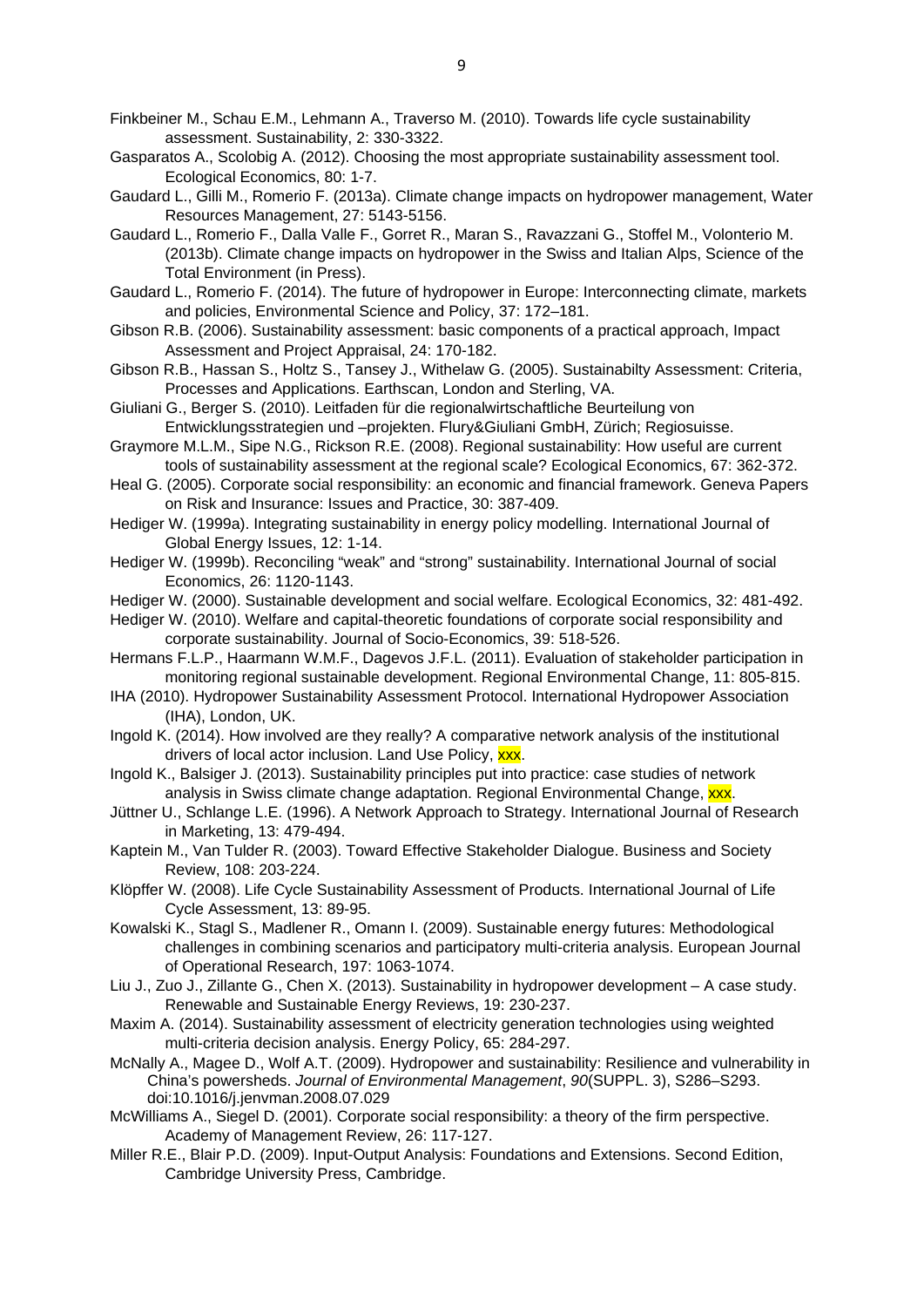- Morimoto R. (2013). Incorporating socio-environmental considerations into project assessment models using multi-criteria analysis: A case study of Sri Lankan hydropower projects. Energy Policy, 59: 643-653.
- Munda G., Saisana M. (2011). Methodological Considerations on Regional Sustainability Assessment Based on Multicriteria and Sensitivity Analysis. Regional Studies, 45: 261-276.
- Nathani C., Schmid C., van Nieuwkoop R. (2011). Schätzung einer Input-Output-Tabelle für die Schweiz 2008. Schlussbericht an des Bundesamt für Statistik. Rüschlikon, Bern.
- Nathani C., Schmid C., Rieser A., Bernath K., von Felten N. (2012). Wirtschaftliche Bedeutung erneuerbarer Energien im Kanton Bern. Rütter + Partner, Rüschlikon; Ernst Basler + Partner, Zollikon.
- Neumayer E. (2013). Weak versus Strong Sustainability: Exploring the Limits of Two Opposing Paradigms. 4th Edition, Edward Elgar, Cheltenham, UK; Northampton, MA, USA.
- OECD (1991). The State of the Environment. Organisation of Economic Co-operation and Development, Paris.
- OECD (2001). Corporate Social Responsibility: Partners for Progress. Organisation of Economic Cooperation and Development, Paris.
- Pedersen E.R. (2006). Making Corporate Social Responsibility (CSR) Operable: How Companies Translate Stakeholder Dialogue into Practice. Business and Society Review, 111: 137-163.
- Pehnt M. (2006). Dynamic life cycle assessment (LCA) of renewable energy technologies. Renewable Energy, 31: 55-71.
- Pintér, L., Hardi, P., Martinuzzi, A., & Hall, J. (2012). Bellagio STAMP: Principles for sustainability assessment and measurement. *Ecological Indicators*, *17*, 20–28. doi:10.1016/j.ecolind.2011.07.001
- Plaz P., Rütimann M. (2010). Elektrizitätswirtschaft Graubünden: Analyse der Wertschöpfungsflüsse. Wirtschaftsforum Graubünden, Chur.
- Pope J., Annandale D., Morrison-Saunders A. (2004). Conceptualising sustainability assessment. Environmental Impact Assessment Review, 24: 595-616.
- Pope J., Bond A., Morrison-Saunders A. (2015). Conclusion: reflections on the state of the art of sustainability assessment; in: A. Morrison-Saunders, J. Pope, A. bond (Eds.), Handbook of Sustainability Assessment, Edward Elgar, Cheltenham, UK, Northampton, MA, USA; pp. 427- 454.
- Porter M.E., Kramer M.R. (2006). Strategy and society: the link between competitive advantage and corporate social responsibility. Harvard Business Review (Dec.): 78-92.
- Reed M.S. (2008). Stakeholder participation for environmental management: A literature review. Biological Conservation, 141: 2417-2431.
- Rieder P., Caviezel F. (2006). Regionalwirtschaftliche Analyse zur Wasserkraftnutzung im Kanton Graubünden; in: H. Gredig et al. (Hrsg.), Politische, rechtliche und wirtschaftliche Aspekte der hundertjährigen Wasserkraftnutzung in Gaubünden, Verlag Bündner Monatsblatt, Chur; S. 119-138.
- Romerio F. (2008). Regional policy and hydroelectric resources: the case of a Swiss Mountain Canton. Journal of Alpine Research, 96: 79-89.
- Rotmans J. (2006). Tools for Integrated Sustainability Assessment: A two-track approach. Integrated Assessment Journal, 6: 35-57.
- Schlange L.E. (1992). Zukunftsforschung und Unternehmungspolitik. Haupt, Bern.
- Schlange L.E. (2009). Stakeholder Identification in Sustainability Entrepreneurship: The Role of Managerial and Organisational Cognition. Greener Management International, 55: 13-32.
- Scrieciu S.S. (2007). The inherent dangers of using computable general equilibrium models as a single integrated modelling framework for sustainability impact assessment. A critical note on Böhringer and Löschel (2006). Ecological Economics, 60: 678-684.
- Serageldin I. (1996). Sustainability and the Wealth of Nations—First Steps in an Ongoing Journey, Environmentally Sustainable Development Studies and Monographs Series No. 5, The World Bank, Washington, DC.
- Siebenhuner B. (2004). Social Learning and Sustainability Science: Which Role Can Stakeholder Participation Play? International Journal of Sustainable Development, 7: 146-163.
- Singh R.K., Murty H.R., Gupta S.K., Dikshit A.K. (2012). An overview of sustainability assessment methodologies. Ecological Indicators, 15: 281-299.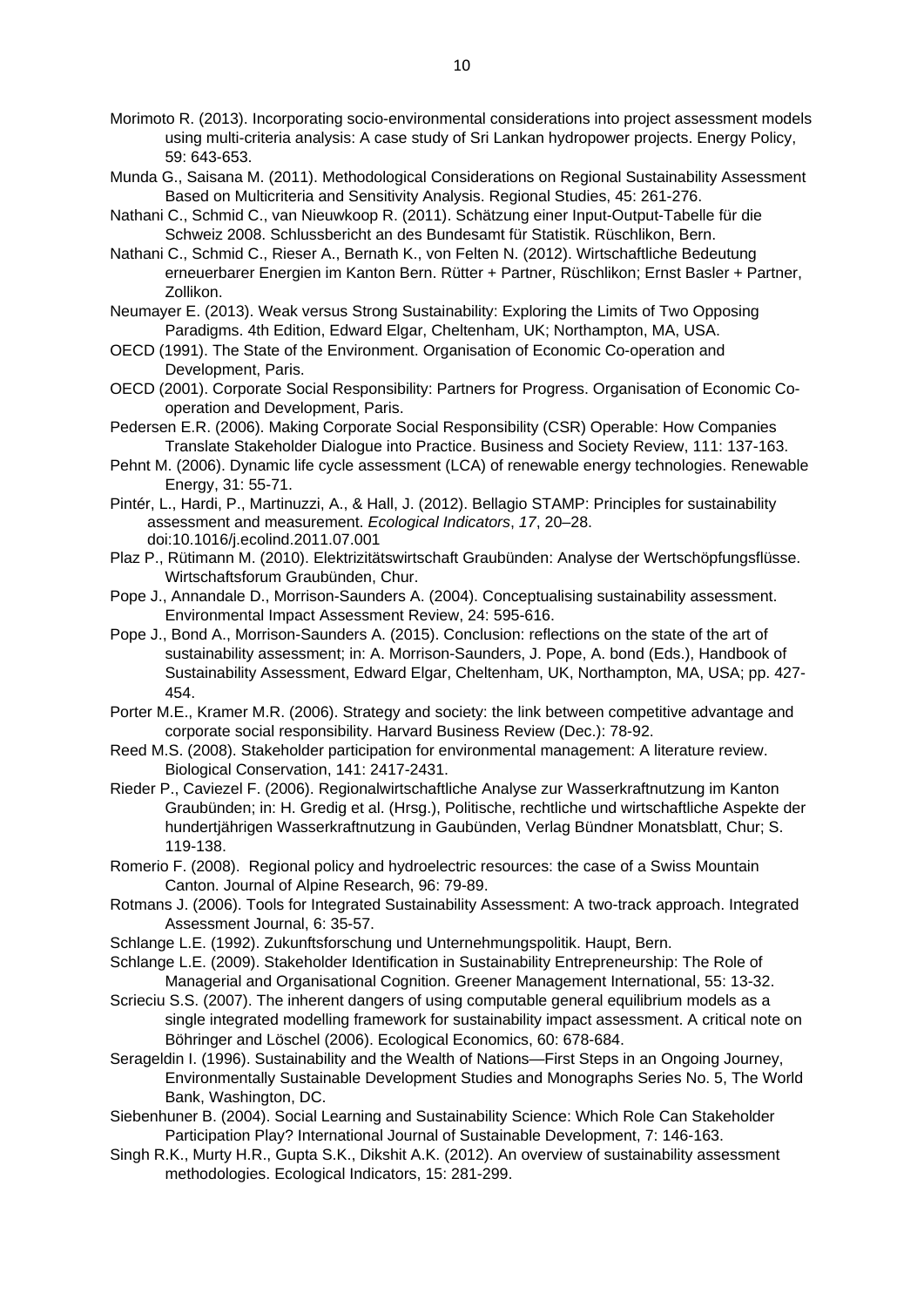- Smith A., Stirling A., Berkhout F. (2005). The governance of sustainable socio-technical transitions. Research Policy, 34: 1491-1510.
- Späth, P., Rohracher H. (2010). 'Energy regions': The transformative power of regional dscourses on socio-technical futures. Research Policy, 39: 449.
- Swiss Federal Council (2012). Sustainable Development Strategy 2012-2015. Swiss Federal Council, Bern, 25.1.2012.
- SWV (2012). Heimfall und Neukonzessionierung von Wasserkraftwerken. Schweizerischer Wasserwirtschaftsverband (www.swv.ch), Faktenblatt, November 2012.
- Taisch M., Sadr V., May G., Stahl B. (2013). Sustainability Assessment tools State of Research and Gap Analysis, in: V. Prabhu, M. Taisch, D. Kiritsis (Eds.): APMS 2013, Part II, IFIP AICT 415. IFIP International Federation for Information Processing; pp. 426-434.
- Toman M.A., Lile R., King D. (1998). Assessing Sustainability: Conceptual and Empirical Challenges. Discussion Paper 98-42, Resources for the Future, Washington, DC.
- WBCSD (2002). Corporate Social Responsibility: The WBCSD's Journey. World Business Council for Sustainable Development, Conches-Geneva, Switzerland.
- Wheeler D., Sillanpää M. (1998). Including the Stakeholders: The Business Case. Long Range Planning. 31: 201-210.
- Wyer H. (2008). Die Nutzung der Wasserkraft im Wallis: Geschichte Recht Heimfall. Rotten Verlag, Visp.
- Zamagni A. (2012). Life cycle sustainability assessment. International Journal of Life Cycle Assessment, 17: 373-376.